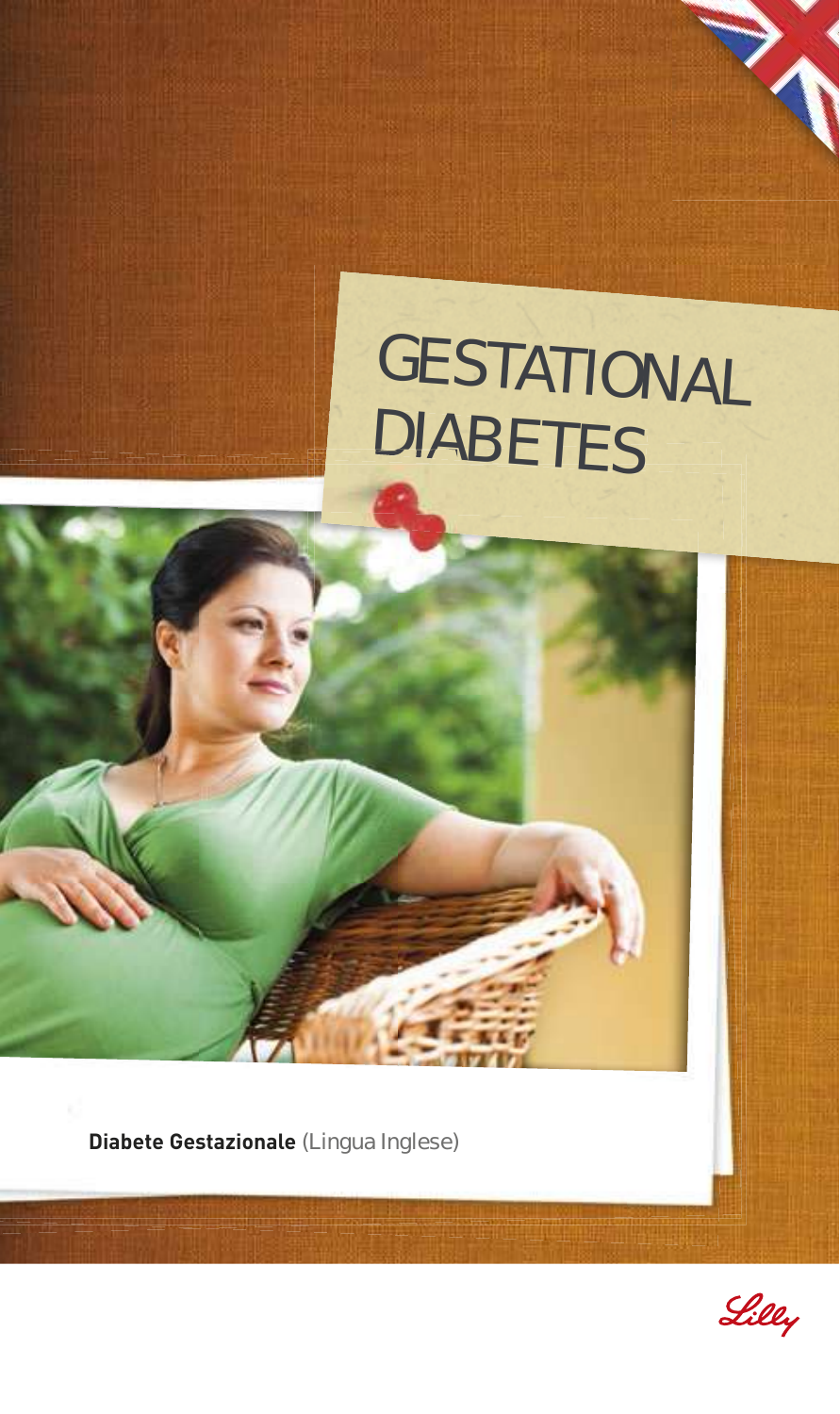

| WHAT CAUSES AND HOW TO MANAGE<br>GESTATIONAL DIARETES 04 |  |
|----------------------------------------------------------|--|
|                                                          |  |
| CORRECT LIFESTYLE                                        |  |

DURING AND AFTER THE BABY'S BIRTH ......10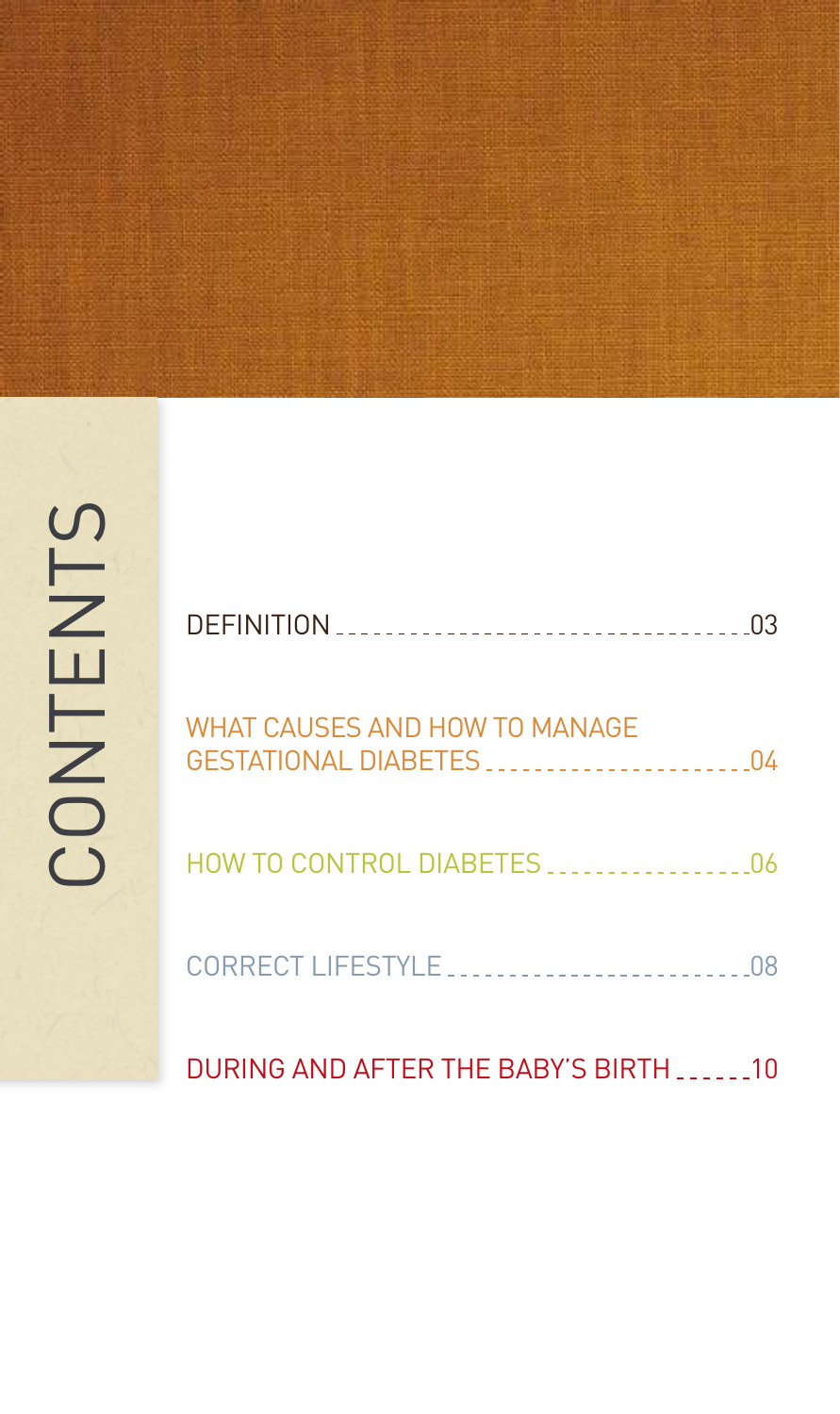

# **DEFINITION**

During pregnancy, approximately 2-5% of women develop intolerance to glucose known as gestational diabetes, usually between the 26th and the 28th week.

This is due to the production of hormones typical of pregnancy, which oppose the action of insulin in the body.

Insulin is a hormone produced by the pancreas which controls the levels of glucose (sugar) in the blood.

Gestational diabetes develops when the pancreas cannot produce a greater amount of insulin in response to hormonal changes, to continue to control blood sugar levels.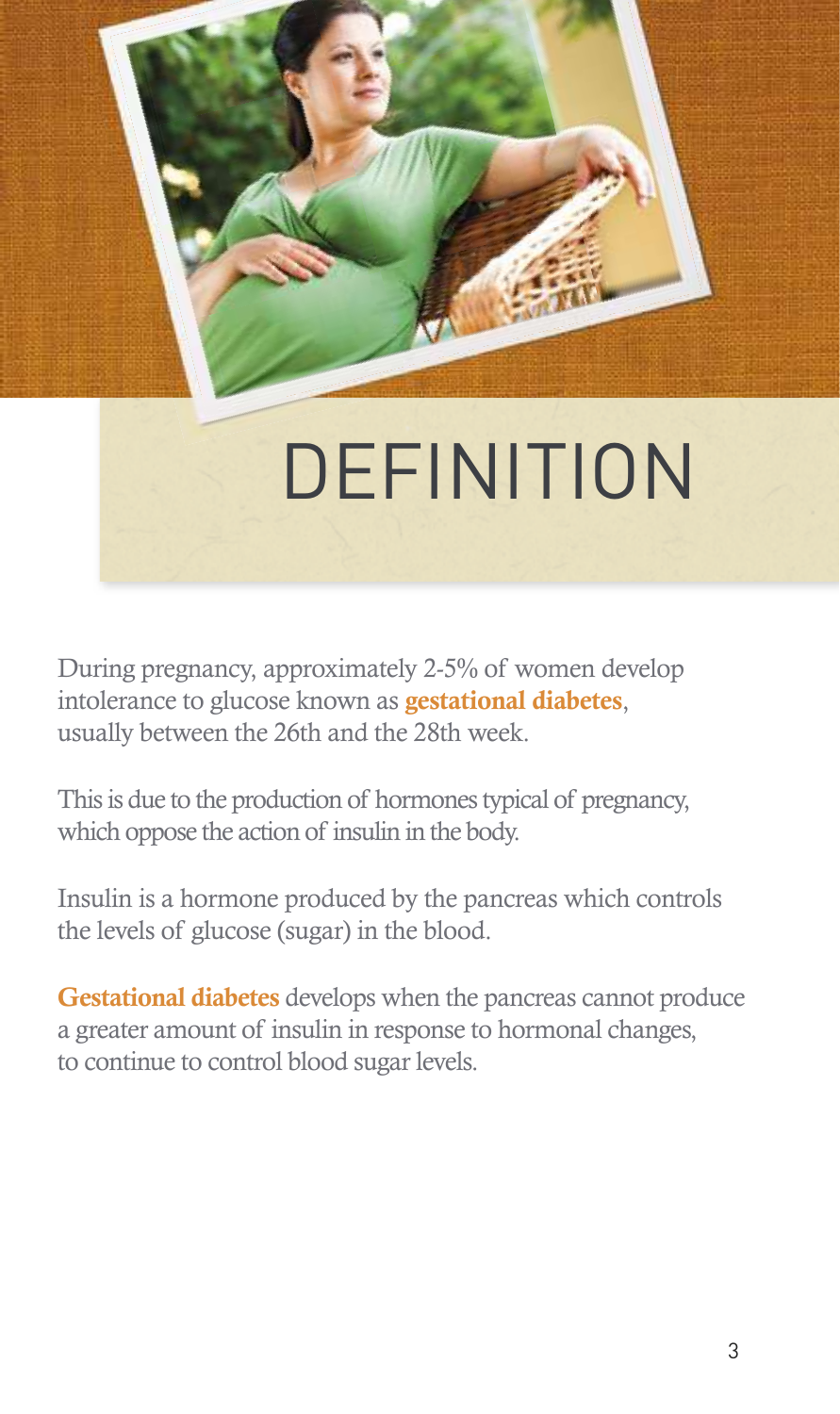# WHAT CAUSES AND HOW TO MANAGE GESTATIONAL DIABETES



#### **Causes**

Gestational diabetes develops during pregnancy in women who never had diabetes before; however, they are often found to have a family history of type II diabetes and/or to have been overweight before becoming pregnant. Also, women who start a pregnancy at a late age, or who in a previous pregnancy gave birth to a macrosomic infant (over 4 kg) have higher probabilities of developing gestational diabetes.

### **Risks for the baby**

The main consequence of **gestational diabetes** is altered fetal growth, with a risk for the baby to be born macrosomic, i.e. too big. A macrosomic infant (over 4 kg in weight) has a higher risk of becoming obese in childhood. The risk of malformations increases if blood sugar levels are not controlled.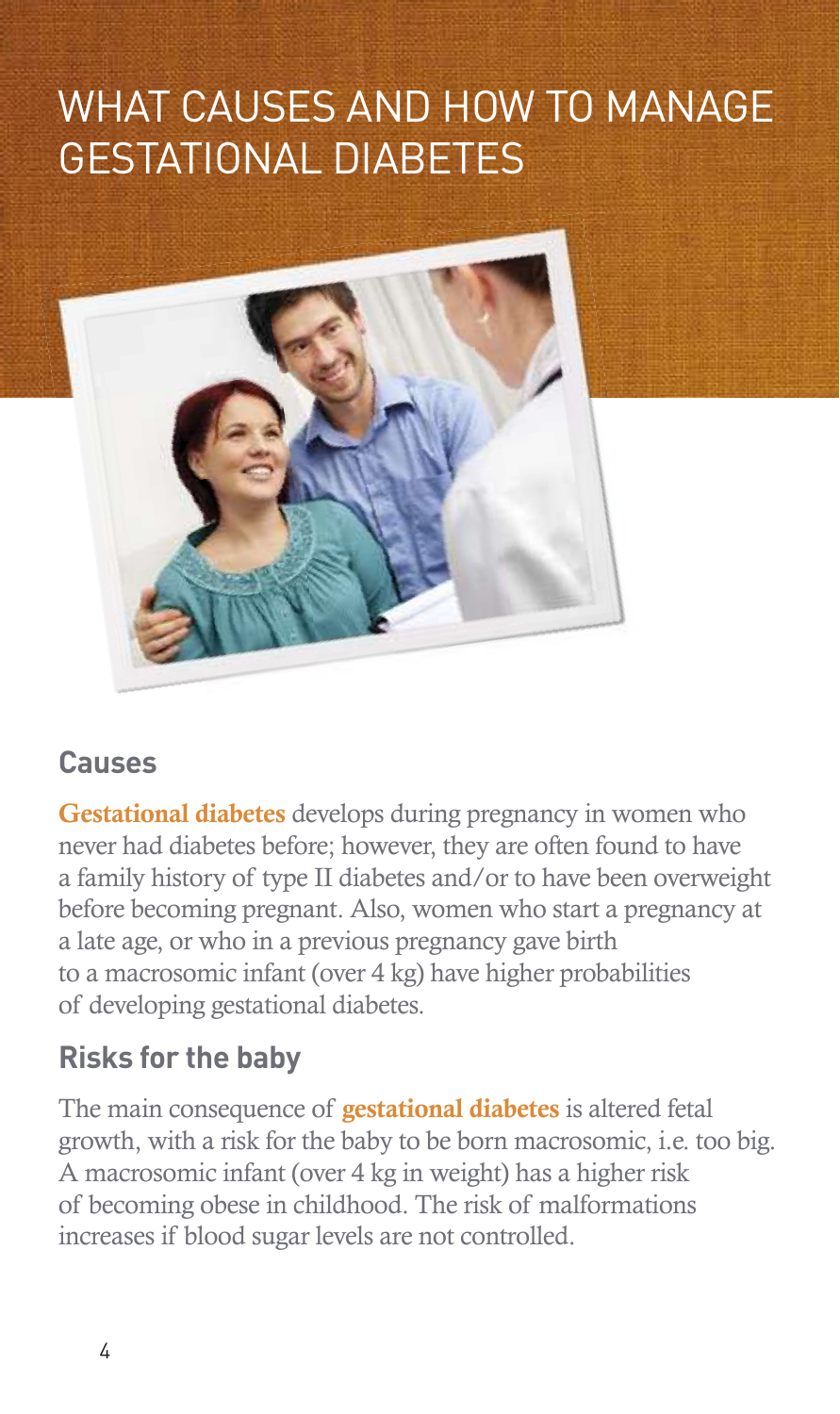

#### **After diagnosis**

Having gestational diabetes does not necessarily mean having diabetes for the rest of your life: properly controlled before and after childbirth, diabetes will go away after pregnancy.

Therefore, it is important to concentrate on this period and achieve good control of your blood glucose level through a correct lifestyle.

### **Things you should know**

- Gestational diabetes does not last forever: in most cases it goes away after delivery.
- Gestational diabetes may develop again during subsequent pregnancies.
- Diabetes is not transmitted to the baby.
- With adequate blood glucose control, gestational diabetes will not cause fetal malformations.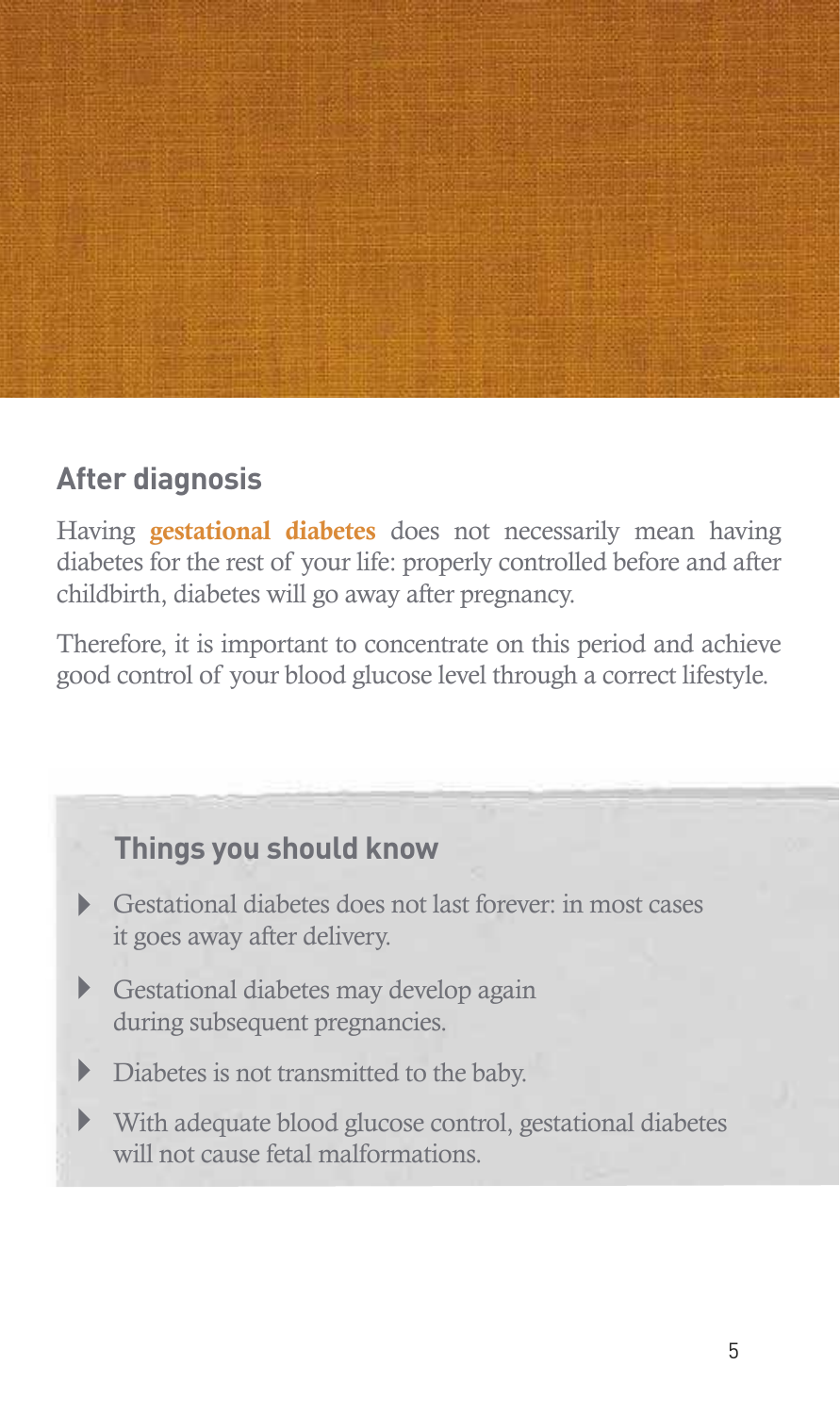# HOW TO CONTROL DIABETES

During pregnancy, it is very important to control blood glucose levels. An excessively high blood glucose level, called hyperglycemia, would stimulate insulin secretion in the fetus. This would accelerate the baby's growth.

In the final period of pregnancy, high blood sugar in the mother and high insulin in the fetus may contribute to the development of hypoxia (shortage of oxygen), acidosis, and death of the fetus.

Lastly, high insulin of the fetus at birth may cause temporary hypoglycemia (low blood glucose) in the baby. The diabetology team can help you to control your blood glucose and avoid these risks. The team's objective is to explain how to control your own blood glucose, what diet to follow and what exercise to do. If blood glucose levels remain high, you will need to start insulin therapy.

#### **BLOOD GLUCOSE TARGETS**

| Fasting blood glucose should be:             | $\leq$ 95 mg/dl  |
|----------------------------------------------|------------------|
| 1 hour after meals blood glucose should be:  | $\leq 140$ mg/dl |
| 2 hours after meals blood glucose should be: | $\leq$ 120 mg/dl |

1) E.Orsi, D. Bruttomesso, Diabete in gravidanza, Vivere il Diabete, july 2011 4 (2), page 1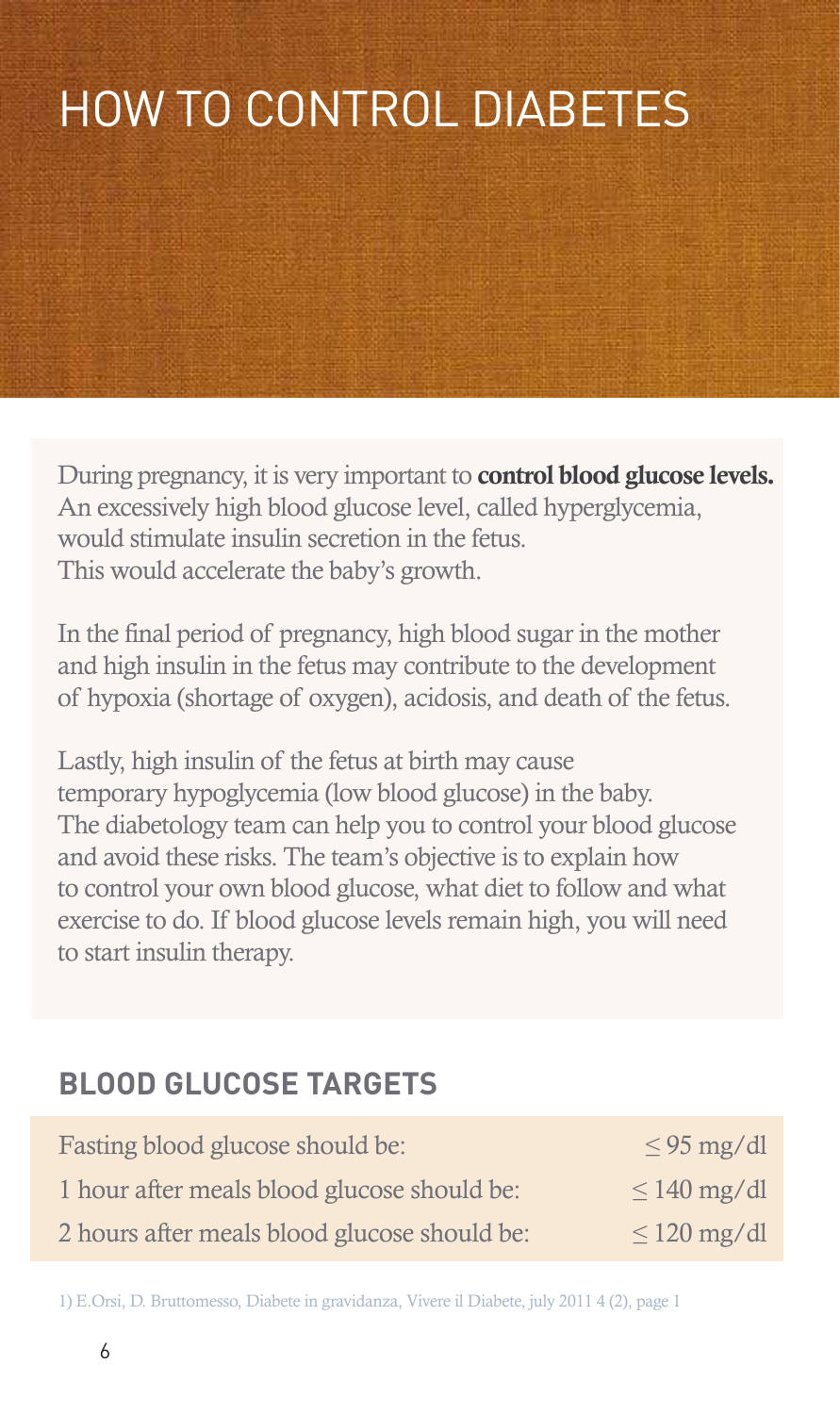

#### **THE DIABETOLOGY TEAM**

A diabetology team is generally composed of a diabetologist, a nurse and a nutritionist. during pregnancy, the team will help you to understand how to maintain a good blood glucose control, how to perform self-monitoring, and what diet to follow.

### **GLUCOSE CONTROL**

During pregnancy, you should perform frequent self-monitoring (4 – 8 times per day) of your blood glucose level: before meals, one hour after meals, and during the night.

Studies have demonstrated that proper blood glucose monitoring one hour after meals is associated with reductions in:

- number of LGA infants (Large for Gestational Age:

babies whose weight at birth is higher than the 90th percentile)

- number of caesarian sections due to cephalopelvic disproportion
- number of neonatal hypoglycemias.

#### **OTHER TESTS**

During pregnancy you need to have your urine analyzed ("urinalysis") to check for the presence of proteins, and your blood pressure measured. An ultrasound scan is also recommended, to check the size of the fetus.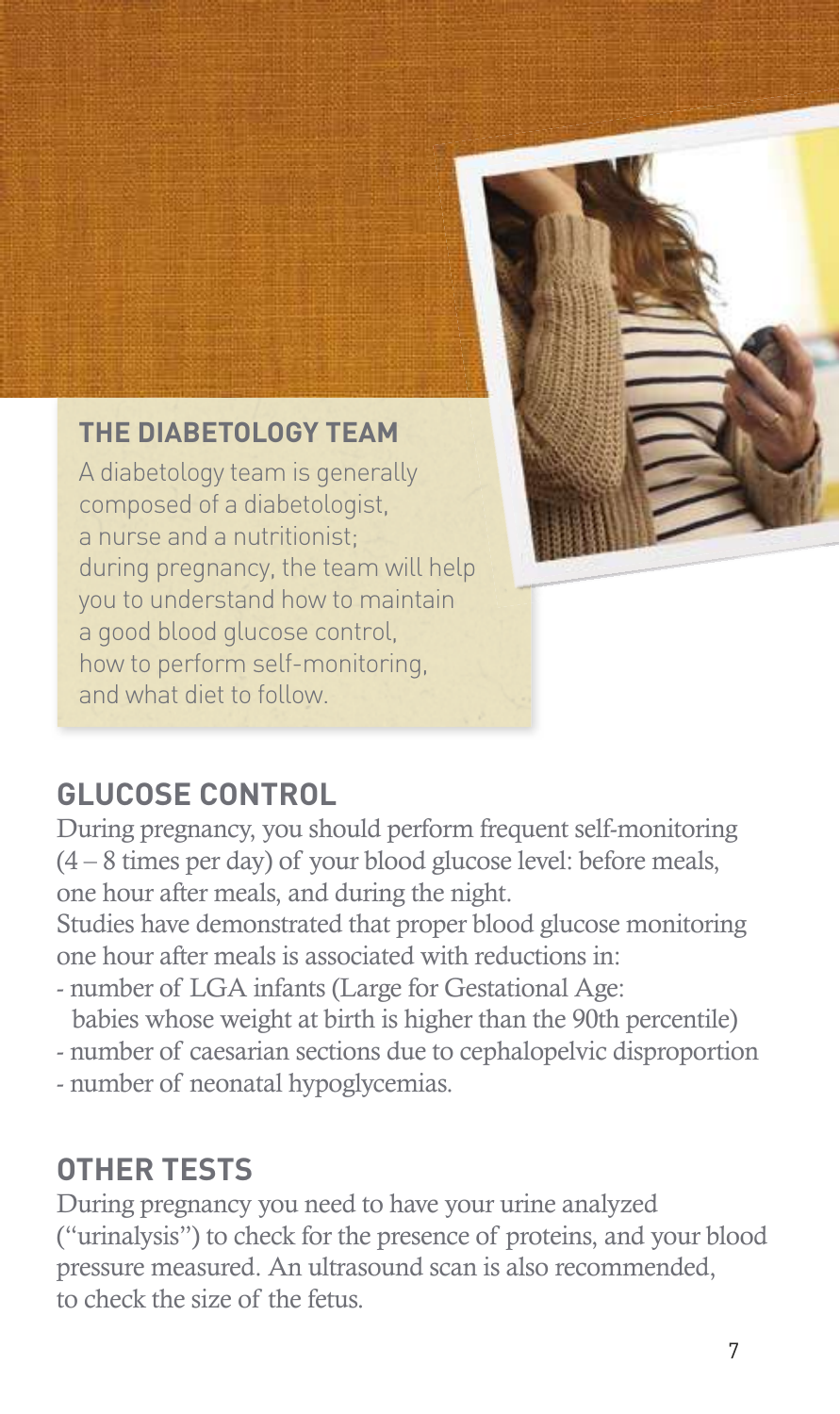# CORRECT LIFESTYLE

#### **A HEALTHY DIET**

Correct nutrition is essential at this time. Your diet should be recommended by a specialist, such as a dietician or nutritionist. Specifically, it is important to be careful with the amount of sugar you consume, and therefore with the glycemic index of the different foods. You should try to eat fruit, vegetables and low fat foods, and avoid high-fat or high-sugar foods like cakes or biscuits.

#### **EXERCISE**

In addition to benefiting your general health, exercise can help to control your blood glucose level. Aerobic exercise done at moderate intensity can be considered the most appropriate for this purpose, but you should ask your diabetology team for advice on what type of exercise is best for you.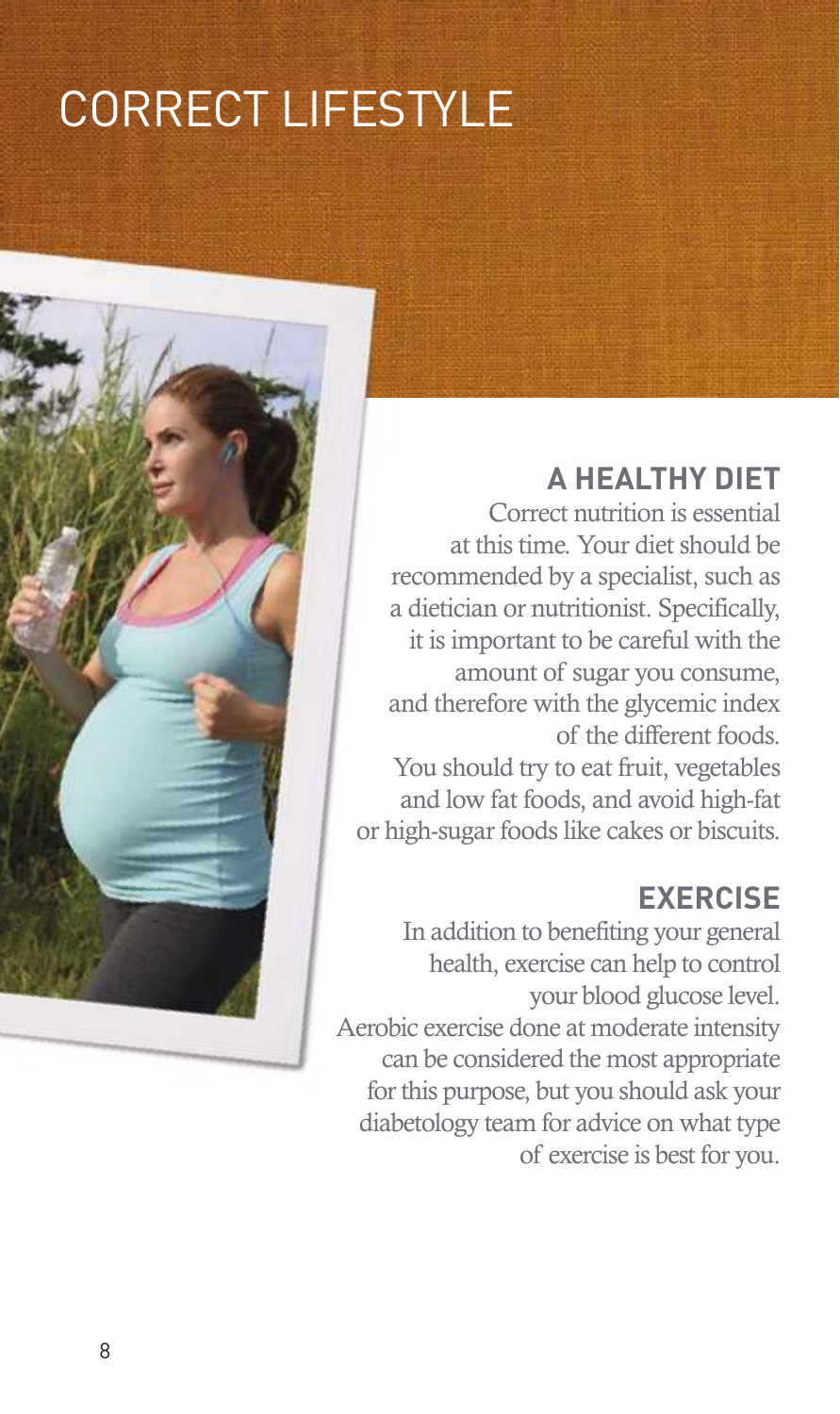

### **TREATMENT**

If, despite following the diabetology team's advice, your blood sugar levels remain too high, you will need to start insulin therapy. The diabetology team will explain what it is, what effects insulin will have, and how it is administered.

#### **LOW BLOOD GLUCOSE: WHAT IT IS, WHAT TO DO ABOUT IT**

Low blood glucose, or hypoglycemia, occurs when the level of sugar in the blood is 70 mg/dl or less.

If your blood glucose level is low, you may feel shaky in the legs, confused, weak, hungry, nervous, have fast heart beat or tingling in the tongue and lips.

To manage low blood sugar and increase glucose levels quickly, be sure to have with you 15 g of fast acting carbohydrates, choosing between:

- half a glass of fruit juice or a sugary drink
- 1-3 sugar lumps
- 5 or 6 sugary candies
- 1 tablespoon of sugar or honey

If after 15 minutes your blood glucose is still below 70 mg/dl, take another 15 g dose of sugar, until your blood glucose raises above 100 mg/dl.

- Eat complex carbohydrates (bread, pasta, cereals) to help prevent your blood glucose from dropping again.
- Inform your diabetology team if you experience low blood sugar.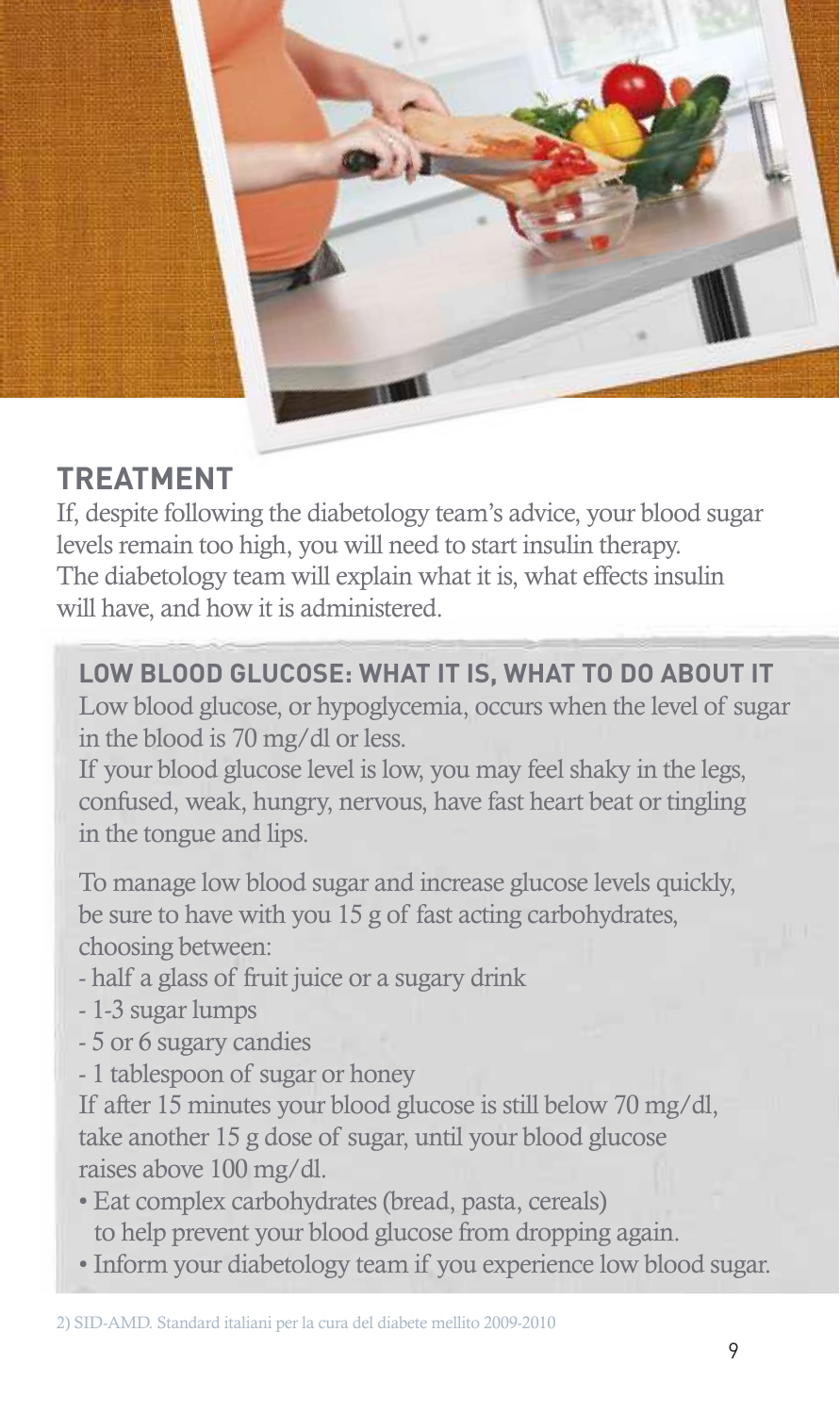# DURING AND AFTER THE BABY'S BIRTH



#### **DURING LABOUR**

During labour and delivery, your blood glucose levels will be constantly monitored and you will receive an insulin infusion. Sometimes, the babies of women with diabetes are larger than the average; in this case, labour may have to be induced before term, or delivery by caesarian section may be required. Your treating physicians will determine which solution is best for you.

#### **AFTER DELIVERY**

After your baby is born, his or her blood glucose levels will be monitored. In particular, this monitoring will be performed during the first 24 hours to determine whether the infant needs to receive additional nutrients in order to maintain adequate glucose levels.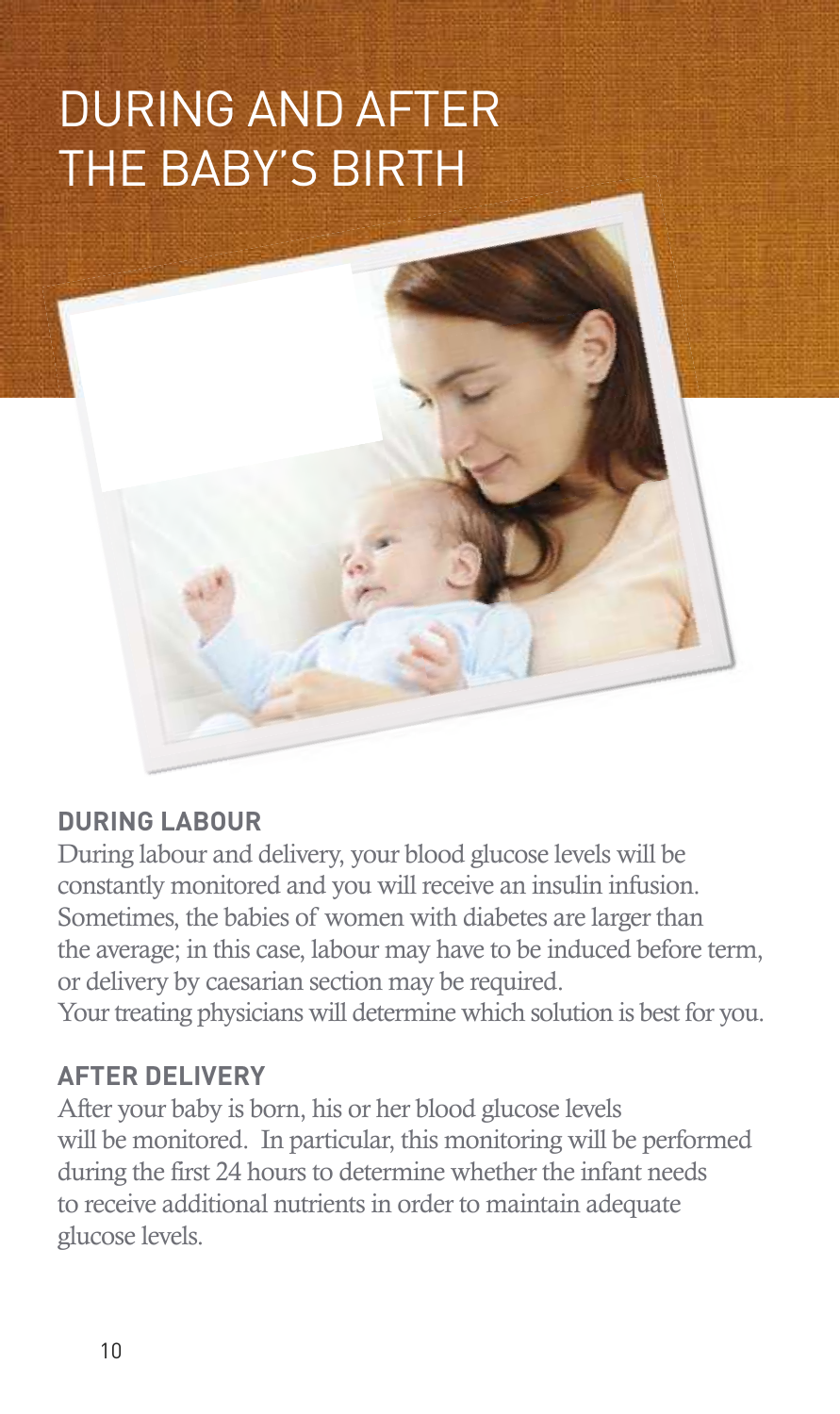

Gestational diabetes generally ends after delivery. This means that your glucose levels will return to normal, and if you received insulin therapy during your pregnancy you can now discontinue it. In the first six weeks after delivery, you will still undergo blood glucose monitoring to make sure that your levels are back to normal, as some patients with gestational diabetes develop type 2 diabetes.

#### **BREASTFEEDING**

As with all other cases, maternal milk is the best food also for babies of mothers with gestational diabetes, so there are no reasons not to breastfeed your child.

#### **IN THE FUTURE**

In women who developed gestational diabetes during pregnancy there are higher probabilities that the condition will occur again in future pregnancies; they are also more likely to develop type II diabetes.

To reduce this risk, it is important to follow a healthy diet and to exercise regularly.

Try to exercise at least thirty minutes a day, five days a week, even if you feel a little fatigued. After delivery, the diabetology team will schedule a follow-up visit to check up on your condition.